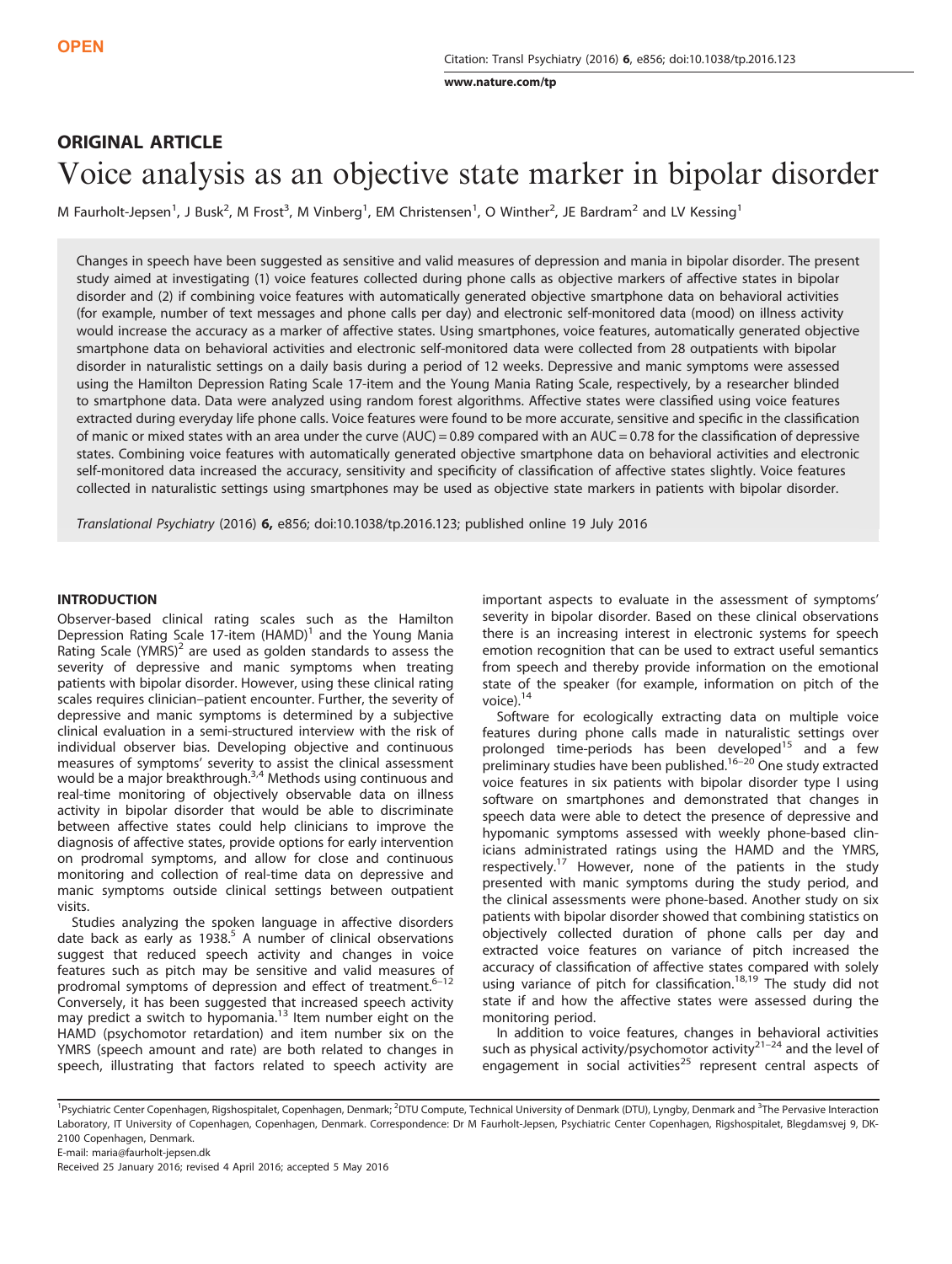$\overline{2}$ 

illness activity in bipolar disorder and these can be objectively evaluated using smartphones as demonstrated by our group.<sup>[26](#page-6-0)-28</sup>

In 2010 an electronic monitoring system for smartphones (the MONARCA system) for patients with bipolar disorder was<br>developed by the authors.<sup>29–[31](#page-6-0)</sup> The system allows for daily electronic self-monitoring of subjective items reflecting illness activity (for example, mood, sleep length, activity level, medicine intake) and collection of automatically generated objective data on different aspects of behavioral activities (for example, the number and duration of incoming and outgoing of phone calls; the number of incoming and outgoing text messages (social activities); accelerometer data (physical activity); the amount of movement between cell tower IDs (mobility); and the number of times and duration the smartphone's screen is turned 'on' (phone usage). Studies on patients with bipolar disorder using the MONARCA system showed that automatically generated objective data collected using smartphones correlate with the severity of clinically rated depressive and manic symptoms. Further, the studies showed that automatically generated objective data discriminate between affective states, and daily electronic selfmonitored items reflecting illness activity (for example, selfmonitored mood) correlate with the severity of clinically rated depressive and manic symptoms.<sup>[26](#page-6-0)-28</sup>

Recently, the MONARCA system was extended to collect and extract voice features from phone calls made during everyday life in naturalistic settings.

Using this new version of the MONARCA system in patients with bipolar disorder presenting with moderate to severe levels of depressive and manic symptoms, the objectives of the present longitudinal study were to test the following hypotheses: (1) voice features extracted during phone calls from everyday life in naturalistic settings would be able to discriminate between affective states, and (2) combining voice features with automatically generated objective data on different aspects of behavioral activities and electronic self-monitored data would increase the accuracy of discriminating between affective states.

#### MATERIALS AND METHODS

#### Study participants and settings

The patients were recruited from The Copenhagen Clinic for Affective Disorders, Psychiatric Center Copenhagen, Denmark,<sup>[32](#page-7-0)</sup> during the period of October 2013 to December 2014.

Inclusion criteria were: bipolar disorder diagnosis according to ICD-10 using the Schedules for Clinical Assessment in Neuropsychiatry (SCAN) interview.[33](#page-7-0) Exclusion criteria were: pregnancy; lack of Danish language skills; and schizophrenia, schizotypal or delusional disorders according to the SCAN interview. The patients participated in the study for a period of 12 weeks during the early phase of their course of treatment at the clinic and received various types, doses and combinations of psychopharmacological treatment. Patients were invited to participate in the study following referral to the clinic and clinical and socio-demographic data were collected at inclusion.

The patients either used their own Android smartphone or were offered to loan an Android smartphone (HTC Desire S, New Taipei City, Taiwan or LG Nexus 5, Seoul, South Korea), free of charge during the study period. The patients used their own SIM card and did not receive economic compensation for participating in the study. The patients were instructed to use the smartphone for their usual communicative purposes, to use the smartphone as their primary phone and to carry it with them during the day as much as possible.

#### Electronic self-monitored data

The self-monitoring part of the MONARCA app was installed on the smartphones and made an alarm sound once a day, at a time chosen by the patients, to prompt the patients to provide electronic self-monitored data. If the patient forgot to provide data it was possible to do so retrospectively for up to 2 days. Retrospectively collected data were marked as such in the MONARCA system.

The following self-monitored parameters were evaluated on a daily basis by the patients: mood (scored from depressive to manic on a scale from − 3 to +3, including scores of +0.5 and − 0.5); sleep length (number of hours slept/night measured in half hours intervals); medication taken (yes/ no); medication taken with changes (yes/no); activity level (scored on a scale from −3 to +3); alcohol consumption (number of units per day); mixed mood (yes/no); irritability (yes/no); cognitive problems (yes/no); stress level (scored on a scale from 0–2); and indication of the presence of individualized early warning signs (yes/no).

#### Automatically generated objective data

On a daily basis, automatically generated objective data on different aspects of behavioral activities were collected throughout the study period. The data collection did not require the patients to actively interact with the MONARCA software in any way. The level of social activity was reflected by data on the number of incoming and outgoing text messages; the duration of phone calls; and the number of incoming and outgoing phone calls. The level of mobility was reflected by data on the number of changes in cell tower IDs (reflecting movement between cell tower IDs) and the number of unique cell tower IDs. Data on the number of times and duration the smartphones' screens were turned 'on' reflected the level of phone usage.

#### Voice features

Voice features were extracted from the patients' phone calls during everyday life in naturalistic settings using the open-source Media Interpretation by Large feature-space Extraction (openSMILE) toolkit, which is a feature extractor for signal processing and machine learning applications. It is designed for real-time online processing, but can also be used offline. In the present study, the toolkit ran directly on the patients' smartphones, and the extracted features were encrypted, transmitted to a secure server and stored in a database for later data analyses. To collect as many features as possible the openSMILE toolkit was configured to use The large openSMILE emotion feature set (emolarge), which has a standard configuration of 6552 numerical features reflecting data on pitch, variance and so on. All the features in this configuration are not documented in the toolkit, but includes a large number of derived features such as mean, range, s.d., quartiles, inter-quartile range, descriptors and their delta regression coefficients.[15](#page-6-0)

#### Clinical assessments

The bipolar disorder diagnosis according to ICD-10 was confirmed using SCAN.<sup>33</sup> Patients were invited to visit the researcher (MFJ) fortnightly during the 12-week study period. Affective states were defined according to an ICD-10 diagnosis of bipolar disorder current episode depressive, manic or mixed in combination with a total score of depressive and manic symptoms  $\geq 13$  according to standardized semi-structured interviews using the rating scales  $HAMD^{-1}$  $HAMD^{-1}$  $HAMD^{-1}$  and the YMRS,<sup>2</sup> respectively. The cut-off on the HAMD and YMRS of 13 in contrast to a lower cut-off was chosen a priori to increase the validity of a current affective depressive or manic/ mixed state (the more severe, the higher the validity). A current euthymic state was defined as a HAMD and YMRS  $<$  13 and in this way also including affective states with partial remission. The researcher (MFJ) did not have access to the automatically generated objective data and the extracted voice features collected by the smartphones during the study period, and thus was blinded to all objective smartphone data.

#### Statistical methods

Clinical rating with the HAMD and the YMRS included the days of the rating and the 3 previous days. Consequently, we analyzed data on voice features, automatically generated objective data and electronic selfmonitored data for the day of the clinical assessments of depressive and manic symptoms using the HAMD and the YMRS, respectively, and the 3 previous days. The patients' affective states were categorized according to scores on the clinical rating scales into a euthymic state (HAMD  $<$  13 and YMRS < 13); a depressive state (HAMD $\geq$  13 and YMRS < 13); and a manic or mixed state (YMRS $\geq 13$ ).

Machine learning techniques aim to minimize error on held-out data by making a compromise between minimizing error on training set and penalizing model complexity. If the classes are very imbalanced (for example, few depression or mania versus euthymia) the solution found may become trivial (for example, only classifying euthymia).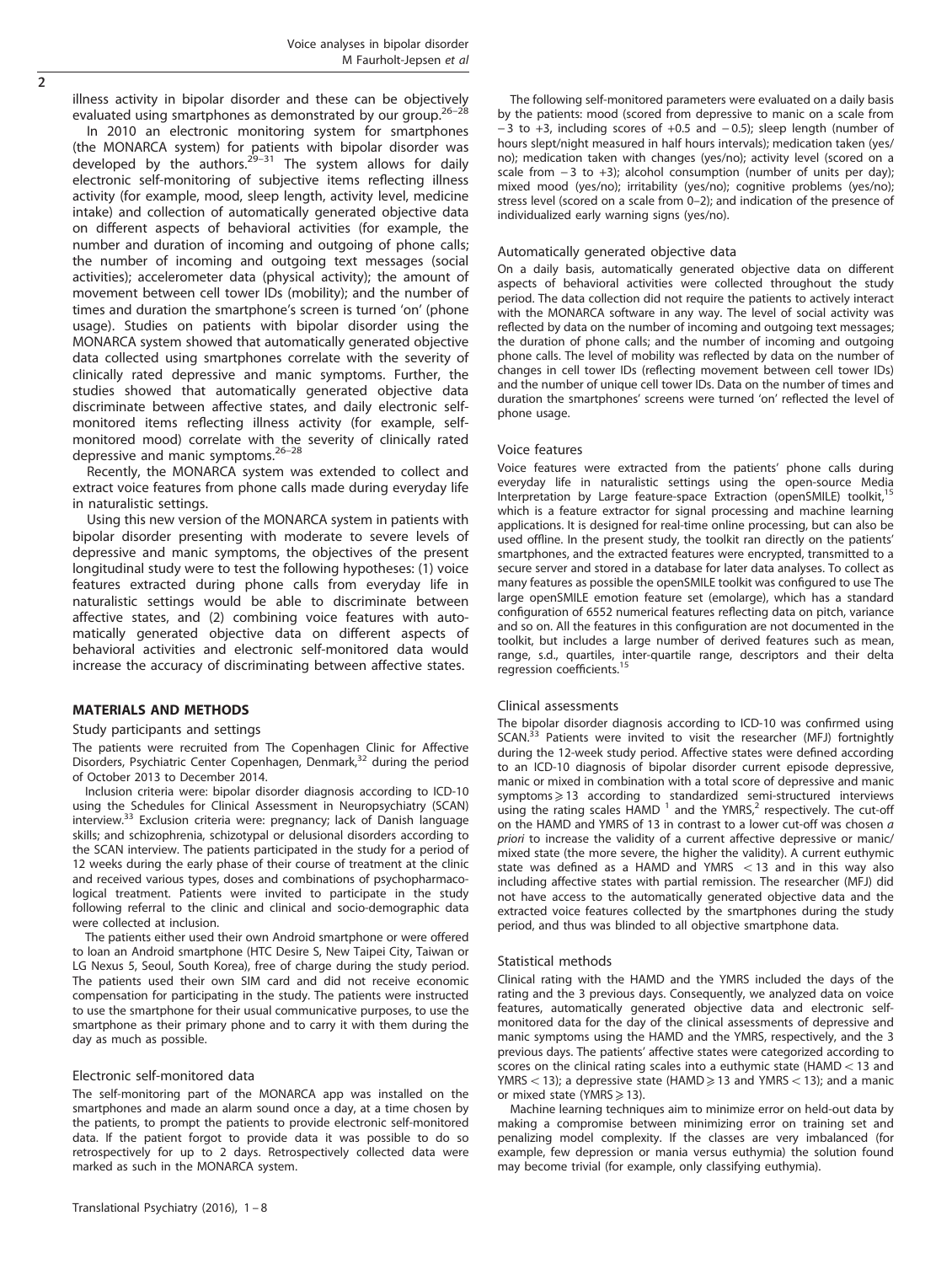In many cases, we observed class imbalance; one class was represented by a large amount of examples, while the other was represented by a few examples. To mitigate this problem, random oversampling, sampling the minority class with replacement, was used to create a balanced training set before learning the classifier. The Random Forest classifier combines several decision tree classifiers into a single classifier (the 'forest'). Each tree is generated from a subsample of the training data and using a random subset of features to ensure maximal degree of independence among the trees. The combined classification is performed by majority voting, lowering the overall variance of the classifier thus preventing overfitting. The Random Forest classification algorithm was chosen because it tends to be good at handling datasets with many features, as tree induction methods automatically choose the most discriminating features in the data[.34](#page-7-0)

Model evaluation was done by observing the performance of a classifier when applied to a set of previously unseen examples specifically reserved for testing (a test set). To assess the performance of a classifier, the accuracy/the percentage of examples that were classified correctly was calculated and defined as accuracy = (true positive+true negative)/(positive +negative). The sensitivity was calculated as true positive/positive, and the specificity was calculated as true negative/negative. In receiver operating characteristic curves (ROC), we assessed the performance of a binary classifier (depression versus euthymia; mania versus euthymia according to a cut-off on the HAMD and YMRS of  $\geq 13$ , respectively), and visualized the trade-off between the true positive rate (TPR/sensitivity) on the y-axis and the false-positive rate (FPR) (1- specificity) on the x-axis. The vertical axis of the ROC curve represents the TPR while the horizontal axis represents the FPR. Area under the curve (AUC) was used as a metric to assess the performance of a model.

K-fold cross-validation is a technique for estimating the performance based on randomly sampled partitions of the data. Data were randomly partitioned into k mutually exclusive subsets of approximately equal size. Training and testing was then performed k times, where in each iteration one partition was reserved as the test set and the remaining  $k-1$ partitions form the training set. The overall accuracy estimate was computed as the average of the accuracies for each fold. Analysis was performed using both a user-dependent model, that is, building a model for each individual patient, and a user-independent model, that is, building a common model from all patients.

We evaluated the ability to classify affective states building four different models including (1) voice features exclusively, (2) voice features combined with automatically generated objective data, (3) voice features combined with daily electronic self-monitoring data, and (4) voice features combined with automatically generated objective data and daily electronic self-monitoring data.

Data on clinical assessments and socio-demographic data were entered using the data entry program Epidata (The EpiData Association, Odense, Denmark), and the computer language Python with the scikit-learn library and STATA version 12.1 (StataCorp, College Station, TX, USA) were used for data processing and analyses.

#### Ethical considerations

The study was approved by the Regional Ethics Committee in the Capital Region of Denmark (H-2-2011-056) and the Danish Data protection agency (2013-41-1710). All potential participants were given both written and oral information about the study before informed consent was obtained.

#### RESULTS

#### Background characteristics

During the period from October 2013 to December 2014, 51 eligible patients with a diagnosis of bipolar disorder according to ICD-10 were invited to participate in the present study; and of these, 32 (62.7%) were willing to participate in the study. The main reasons for declining to participate were that (1) it would be timeconsuming  $(N = 13)$  and 2) that the monitoring system was not available for iPhones ( $N = 5$ ). One patient declined to participate due to the collection of voice features and automatically generated objective data. Three patients dropped out of the study immediately after inclusion (changed their minds regarding participation in a scientific study). Consequently, 29 patients participated, but one patient did not provide data on voice

| <b>Table 1.</b> Background and clinical characteristics of patients with<br>bipolar disorder the MONARCA system for smartphones, $N = 28a$                                                                                                                        |                                                                                                                              |  |  |
|-------------------------------------------------------------------------------------------------------------------------------------------------------------------------------------------------------------------------------------------------------------------|------------------------------------------------------------------------------------------------------------------------------|--|--|
| Age (years)<br>Female sex, % (n)<br>HAMD at inclusion<br>YMRS at inclusion<br>Number of depressive episodes<br>Number of (hypo)manic episodes<br>Number of hospitalizations<br>Bipolar disorder type I, % (n)<br>Age at onset (years)<br>Illness duration (years) | 30.3(9.3)<br>65.4 (18)<br>12.8(5.4)<br>4.8(5.3)<br>$4$ [2-6]<br>$2$ [1-5]<br>$1 [0-2]$<br>53.9 (16)<br>20.9(7.1)<br>9.6(6.3) |  |  |
| Years of education after primary school<br>Social status<br>Employed full time,% (n)<br>Student, % (n)<br>Unemployed, % (n)<br>In relationship, $% (n)$                                                                                                           | 4.8(3.3)<br>8.0(2)<br>40.0 (11)<br>32.0(8)<br>53.9 (15)                                                                      |  |  |
| Psychopharmacological treatment<br>Anticonvulsants, % (n)<br>Lithium, $% (n)$<br>Antipsychotics, % (n)<br>Antidepressants, % (n)                                                                                                                                  | 46.2(13)<br>46.2 (13)<br>76.9 (22)<br>7.7(2)                                                                                 |  |  |
| Abbreviations: HAMD, Hamilton Depression Rating Scale 17-item; IQR,<br>inter-quartile range; YMRS, Young Mania Rating Scale. <sup>a</sup> Data are mean                                                                                                           |                                                                                                                              |  |  |

Table 2. Clinical assessments of the severity of depressive and manic symptoms according to standardized rating scales during different affective states in patients with bipolar disorder,  $N=179^a$ 

(s.d.), median (IQR) or proportions (%, (n)) unless otherwise stated.

|             | Depressive state, | Manic or mixed    | Euthymic state, |
|-------------|-------------------|-------------------|-----------------|
|             | $n = 43^{b}$      | state, $n = 21^c$ | $n = 103^d$     |
| <b>HAMD</b> | 17.1(3.7)         | 11.2(4.0)         | 7.0(3.6)        |
| <b>YMRS</b> | 3.7(3.1)          | 16.9(3.4)         | 2.7(3.0)        |

Abbreviations: HAMD, Hamilton Depression Rating Scale 17-item; YMRS, Young Mania Rating Scale. <sup>a</sup>N represents the total number of clinical assessments with repeated measurements per patient during follow-up. Data are mean (s.d.) and unadjusted values. <sup>b</sup>Defined as HAMD ≥ 13 and  $YMRS < 13$ . <sup>c</sup>Defined as  $YMRS \geqslant 13$ . <sup>d</sup>Defined as  $HAMD < 13$  and YMRS  $<$  13.

features leaving a total of 28 patients available for the statistical analyses. A total of 8.7% (17 out of 196) of the patients' visits with the researcher for assessment of the severity of depressive and manic symptoms using the HAMD and the YMRS, respectively, were missing, leaving 179 clinical ratings of depressive and manic symptoms available for the analyses.

The patients had a mean age of 30.3 (s.d. 9.3) years, a mean illness duration of 9.6 (s.d. 6.3) years and 65% ( $N = 18$ ) were women. Further information on the clinical and sociodemographic characteristics of patients are presented in Table 1. Table 2 presents the severity of depressive and manic symptoms according to affective states (depressive state, manic or mixed state and euthymic state) during the 12-week study period as represented by raw and unadjusted mean scores and s.d. of the HAMD and the YMRS, respectively. Of the 28 patients, 13 patients provided enough voice feature data to train at least one model for classification of affective states.

### Voice features for classification of affective states

[Table 3](#page-3-0) presents the results for classification of affective states using voice features in user-dependent models, as well as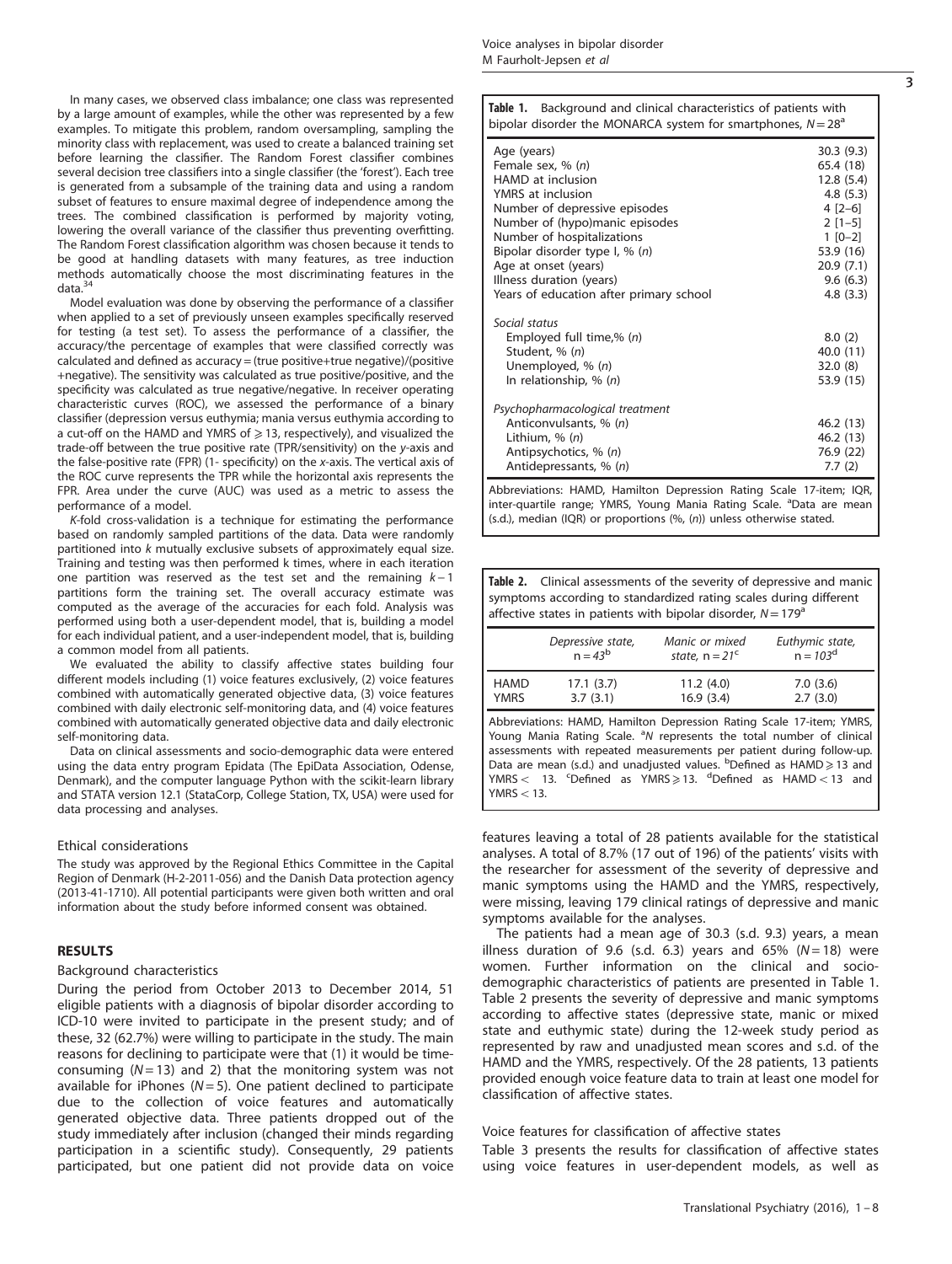<span id="page-3-0"></span>

| ٠ |
|---|
|   |
|   |
|   |

| Table 3.<br>Classification of affective states based on voice features             |                     |                                 |                        |  |
|------------------------------------------------------------------------------------|---------------------|---------------------------------|------------------------|--|
|                                                                                    | Accuracy $(s.d.)^d$ | Sensitivity (s.d.) <sup>b</sup> | Specificity $(s.d.)^c$ |  |
| User-dependent models <sup>d</sup>                                                 |                     |                                 |                        |  |
| A depressive state <sup>e</sup> versus a euthymic state $(n=13)$                   | 0.70(0.13)          | 0.64(0.25)                      | 0.75(0.23)             |  |
| A manic or mixed state <sup>9</sup> versus a euthymic state <sup>f</sup> ( $n=3$ ) | 0.61(0.04)          | 0.71(0.09)                      | 0.50(0.08)             |  |
| User-independent models <sup>d</sup>                                               |                     |                                 |                        |  |
| A depressive state <sup>e</sup> versus a euthymic state <sup>t</sup>               | 0.68(0.006)         | 0.81(0.008)                     | 0.56(0.008)            |  |
| A manic or mixed state <sup>9</sup> versus a euthymic state <sup>f</sup>           | 0.74(0.005)         | 0.97(0.002)                     | 0.52(0.01)             |  |

Abbreviations: HAMD, Hamilton Depression Rating Scale 17-item; YMRS, Young Mania Rating Scale. Data are mean and s.d. <sup>a</sup>Defined as accuracy= (true positive+true negative)/ (positive+negative). <sup>b</sup>Defined as sensitivity = true positive/positive. <sup>c</sup>Defined as specificity = true negative/negative. <sup>d</sup>User-dependent models: building a model from each individual patient. User-independent models: building a common model from all patients. <sup>e</sup>Defined as a HAMD score  $\geqslant$  13 and a YMRS score  $\,<$  13. <sup>f</sup>Defined as HAMD  $<$  13 and YMRS  $<$  13. <sup>g</sup>Defined as a YMRS score  $\geqslant$  13.

user-independent models. The mean accuracy for classification of a depressive state versus a euthymic state based exclusively on voice data was 0.70 (s.d. 0.13) with a sensitivity of 0.64 (s.d. 0.25), and for a manic or mixed state versus a euthymic state the accuracy was 0.61 (s.d. 0.04) with a sensitivity of 0.71 (s.d. 0.09). Table 3 also presents the results of accuracy for classification of affective states using voice data in user-independent models. The accuracy for classification of a depressive state versus a euthymic state based exclusively on voice data was 0.68 (s.d. 0.006) with a sensitivity of 0.81 (s.d. 0.008), and for a manic or mixed state versus a euthymic state the accuracy was 0.74 (s.d. 0.005) with a sensitivity of 0.97 (s.d. 0.002). Table 3 also presents the specificity for all models. The corresponding ROC curves including AUC on classifications of a depressive and a manic or mixed state based on the user-independent models are presented in [Figures 1a and b.](#page-4-0) The models classifying a depressive state versus a euthymic state had an AUC of 0.78 and models classifying a manic or mixed state versus a euthymic state had an AUC of 0.89.

Combined voice features and automatically generated objective data for classification of affective states

[Table 4A](#page-5-0) presents the results for classification of affective states using a combination of voice features and automatically generated objective data in user-dependent models, as well as user-independent models. The data set combining voice features and automatically generated objective data is different in size from the original data set on classification models using voice features exclusively, since automatically generated objective data were not always available for each data point in the voice data set. The results from models trained on voice features alone for every given data set are therefore also presented.

As can be seen from [Table 4A,](#page-5-0) the accuracy, sensitivity and specificity were not increased when combining voice features with automatically generated objective data compared with exclusively using voice features.

Combined voice features and daily electronic self-monitored data for classification of affective states

[Table 4B](#page-5-0) presents the results for classification of affective states using a combination of voice features and daily electronic selfmonitored data in user-dependent models, as well as userindependent models. As with the data presented in [Table 4A,](#page-5-0) the data set combining voice features and daily electronic selfmonitored data is different in size from the original data set on classification models using voice features exclusively, since electronic self-monitored data were not always available for each data point in the voice data set. The results from models trained on voice features alone for every given data set are therefore also presented.

As can been seen from [Table 4B](#page-5-0) in the user-independent models, combining voice features and daily self-monitored data increased the accuracy, sensitivity and specificity compared with exclusively using voice features (see column in [Table 4B](#page-5-0)).

Combined voice features; automatically generated objective data; and daily electronic self-monitored data for classification of affective states

[Table 4C](#page-5-0) presents the results for classification of affective states using a combination of all features, that is, voice features, automatically generated objective data and daily electronic selfmonitored data in user-dependent models, as well as userindependent models. As with the data presented in [Tables 4A and](#page-5-0) [B](#page-5-0), the data set combining voice features automatically generated objective data and daily electronic self-monitored data is different in size from the original data set on classification models exclusively using voice features, since automatically generated objective data and electronic self-monitored data were not always available for each data point in the voice data set. The results from models trained on voice features alone for every given data set are therefore also presented.

As can be seen from [Table 4C,](#page-5-0) combining voice features, automatically generated objective data and self-monitored data increased the accuracy, sensitivity and specificity in three out of four analyses compared with exclusively using voice features. Comparing the combined data sets in [Tables 4B and C,](#page-5-0) it can be seen that adding automatically generated objective data seems to give a small increase in accuracy, sensitivity and specificity compared with using and combination of voice features and daily self-monitored data.

# **DISCUSSION**

In accordance with our hypotheses, we found that affective states in patients with bipolar disorder were classified by models based exclusively on voice features extracted during real-life phone calls in naturalistic settings. The analyses showed that voice features were more accurate in classifying manic or mixed states with an  $AUC = 0.89$  compared with an  $AUC = 0.78$  for the classification of depressive states.

Further, combining voice features and electronic self-monitored data increased the accuracy, sensitivity and specificity of classifying affective states slightly [\(Table 4B](#page-5-0)). Combining data on voice features and electronic self-monitored data with automatically generated objective data in the analyses also increased the accuracy, sensitivity and specificity of classifying affective states ([Table 4B](#page-5-0) compared with [Table 4C](#page-5-0)). Findings from the present study suggests that collecting data on alterations in speech accurately and with a high sensitivity can classify manic or mixed states in bipolar disorder, but less accurately classify depressive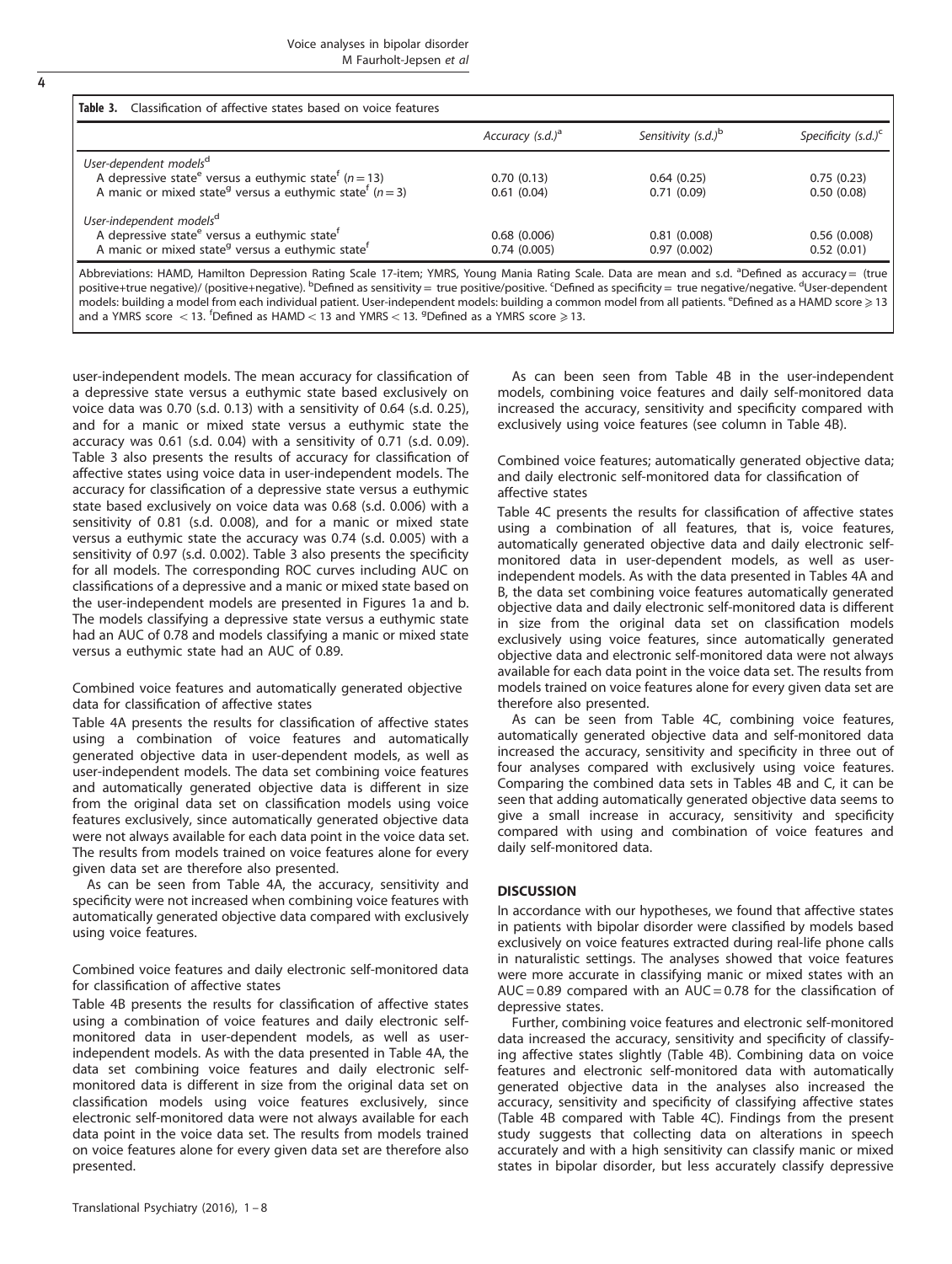<span id="page-4-0"></span>

Figure 1. (a) Receiver operating curve (ROC) curve and area under the curve (AUC) based on user-independent models on voice data for classification of a depressive state versus a euthymic state. A depressive state was defined as a Hamilton Depression Rating Scale 17-item (HAMD) score ≥ 13 and a Young Mania Rating Scale (YMRS) score  $<$  13. A euthymic state was defined as a HAMD $<$  13 and an YMRS  $<$  13. (b) Receiver operating curve (ROC) curve and area under the curve (AUC) based on user-independent models on voice data for classification of a manic/mixed state versus a euthymic state. A manic or mixed state was defined as a Young Mania Rating Scale (YMRS) score  $\geq 13$ . A euthymic state was defined as a Hamilton Depression Rating Scale (HAMD) score  $<$  13 and an YMRS  $<$  13.

states. From the present study, it is not clear whether userdependent models are superior to user-independent models in classifying affective states. Studies including more patients are necessary to clarify this issue.

The human voice is composed of multiple different components created through complex muscle movements making it individual for each person like 'a fingerprint'. Interestingly, data from this innovative study shows that changes in voice features can in fact detect individual changes in affective state.

Strengths of the present study are that (1) a larger sample of patients  $(N = 28)$  with bipolar disorder compared with previous studies was included, $17,18$  $17,18$  $17,18$  (2) the study investigated the classification of affective states using a combination of voice features; automatically generated objective data on behavioral activities and electronic self-monitored data collected in real-time and naturalistic settings, (3) the study included patients presenting with depressive, as well as manic symptoms during follow-up, and (4) the affective states were classified using total scores on face-toface golden standard clinicians administrated rating scales done by a researcher blinded to smartphone data.

The findings from the present study are in line with results from other studies. Karam et  $al^{17}$  $al^{17}$  $al^{17}$  reported that (hypo)manic states (AUC: 0.81 (s.d. 0.17)) more accurately were classified than depressive states (AUC: 0.67 (s.d. 0.18)) using changes in voice features such as pitch. However, the included patients did not present with manic states during the follow-up period, the clinical assessments of affective states were phone-based (that is, the clinicians did not evaluate the patients face-to-face), and other electronic data such as automatically generated objective data and electronic self-monitored data were not collected.<sup>[17](#page-6-0)</sup> A study by Muaremi et al.<sup>[18](#page-6-0)</sup> reported that combining voice features (pitch) and automatically generated objective data (the number and duration of phone calls) in individual statistical models classified affective states with a mean accuracy of 0.82 (s.d. not reported). The study did not state how affective states were assessed and classified, it was not stated whether patients presented with depressive or manic/mixed states during follow-up, and the classification accuracy was not reported separately for depressive and manic states.

In longitudinal monitoring of affective symptoms in bipolar disorder, accurate classification of affective states based exclusively on voice features has great potential. The patients would not be required to fill out electronic self-monitoring on a daily basis but could still benefit from such a monitoring system by having the software installed on their smartphone. In addition, clinicians would get accurate and objective real-time data on the patients' affective states based on collected voice features. This could provide opportunities for monitoring symptoms during long-term outside clinical settings and give possibilities for an individual intervention strategy between outpatient visits.

It has been estimated that one-third of the world's population will use a smartphone by the year of 2017.<sup>[35](#page-7-0)</sup> Many people carry their phone with them during large parts of the day making it an essential part of their life, and many feel uncomfortable without their smartphone.<sup>[36,37](#page-7-0)</sup> Thus, smartphones could represent a readily available, obvious, ideal and unobtrusive method for collecting continuous long-term data on illness activity in patients with bipolar disorder.

#### Limitations

The study included a small sample of patients, but due to the design of the study with repeated measurements of each patient and collection of large amounts of smartphone data the statistical power was increased. Further, the follow-up period of the study could have been longer, allowing the patients to present with more affective episodes and more severe depressive and manic symptoms. However, the patients were included at the beginning of their course of treatment at the Copenhagen Clinic for Affective disorders, and the included patients presented with moderate to severe levels of depressive and manic symptoms during the follow-up period allowing for collection of data during different affective states.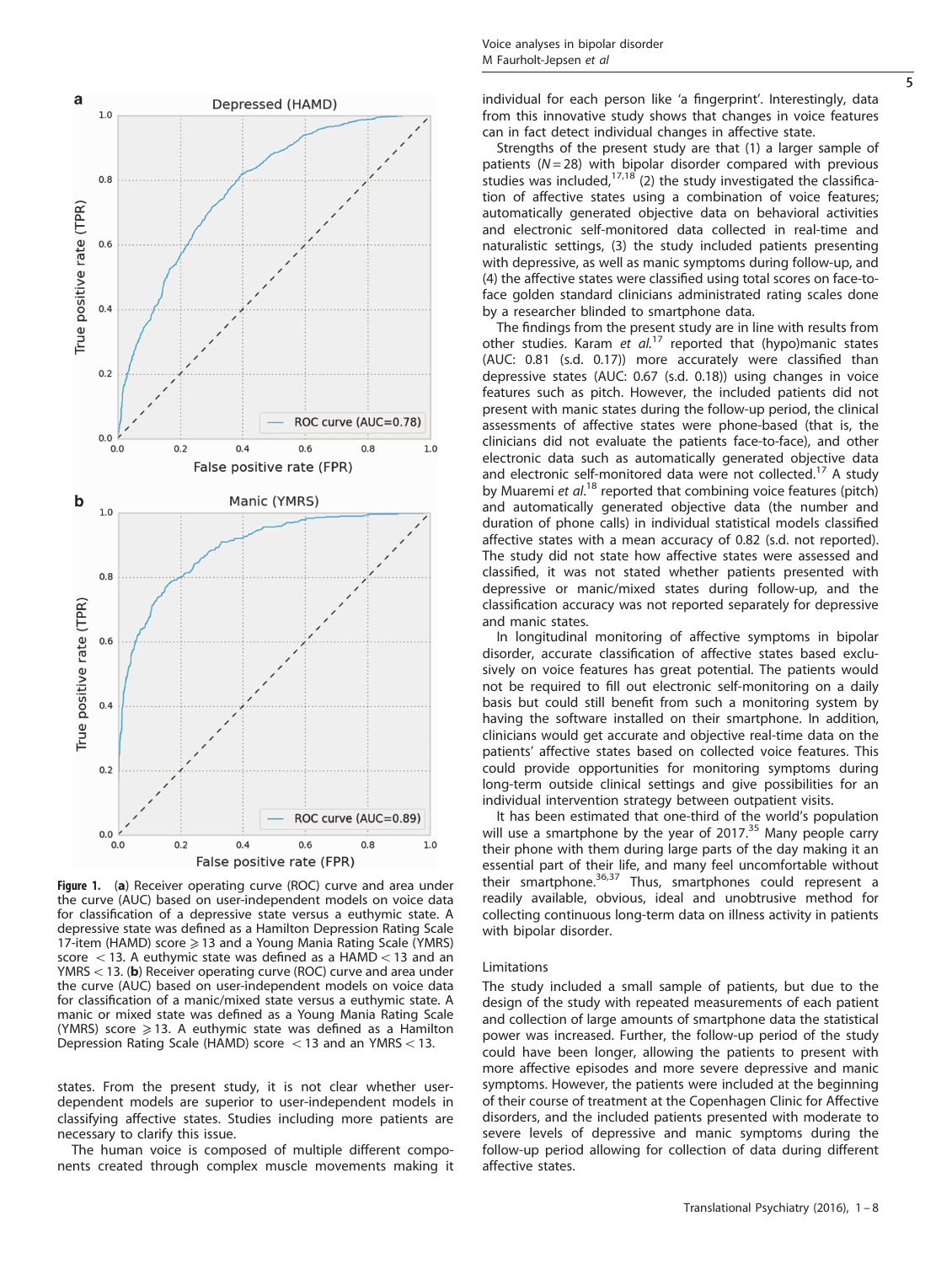Voice analyses in bipolar disorder M Faurholt-Jepsen et al

|                                                                                                                                                                                                                 | Accuracy $(s.d.)^a$ | Accuracy $(s.d.)^a$ | Sensitivity $(s.d.)^b$ | Specificity $(s.d.)^c$ |
|-----------------------------------------------------------------------------------------------------------------------------------------------------------------------------------------------------------------|---------------------|---------------------|------------------------|------------------------|
| A. Classification models of affective states based on a combination of voice features and automatically generated objective data<br>User-dependent models <sup>d</sup>                                          |                     |                     |                        |                        |
| A depressive state versus a euthymic state $(n=6)$                                                                                                                                                              | 0.59(0.09)          | 0.59(0.10)          | 0.46(0.21)             | 0.71(0.13)             |
| A manic or mixed state <sup>g</sup> versus a euthymic state <sup>f</sup><br>$(n=3)$                                                                                                                             | 0.58(0.03)          | 0.59(0.02)          | 0.66(0.11)             | 0.52(0.13)             |
| User-independent models <sup>d</sup>                                                                                                                                                                            |                     |                     |                        |                        |
| A depressive state <sup>e</sup> versus a euthymic state <sup>t</sup>                                                                                                                                            | 0.62(0.01)          | 0.62(0.01)          | 0.78(0.01)             | 0.47(0.02)             |
| A manic or mixed state <sup>9</sup> versus a euthymic state <sup>f</sup>                                                                                                                                        | 0.72(0.006)         | 0.73(0.008)         | 0.95(0.004)            | 0.51(0.02)             |
| B. Classification models of affective states based on a combination of voice features and daily electronic self-monitored data<br>User-dependent models <sup>d</sup>                                            |                     |                     |                        |                        |
| A depressive state versus a euthymic state $(n=9)$                                                                                                                                                              | 0.58(0.12)          | 0.58(0.13)          | 0.45(0.21)             | 0.72(0.19)             |
| A manic or mixed state <sup>g</sup> versus a euthymic state <sup>f</sup><br>$(n=3)$                                                                                                                             | 0.55(0.03)          | 0.55(0.02)          | 0.66(0.11)             | 0.44(0.16)             |
| User-independent models <sup>d</sup>                                                                                                                                                                            |                     |                     |                        |                        |
| A depressive state <sup>e</sup> versus a euthymic state <sup>t</sup>                                                                                                                                            | 0.62(0.01)          | 0.66(0.01)          | 0.77(0.008)            | 0.55(0.02)             |
| A manic or mixed state <sup>9</sup> versus a euthymic state <sup>f</sup>                                                                                                                                        | 0.72(0.009)         | 0.75(0.01)          | 0.96(0.002)            | 0.53(0.02)             |
| C. Classification models of affective states based on a combination of voice features, automatically generated objective data and daily electronic<br>self-monitored data<br>User-dependent models <sup>d</sup> |                     |                     |                        |                        |
| A depressive state versus a euthymic state $(n=5)$                                                                                                                                                              | 0.60(0.09)          | 0.62(0.10)          | 0.45(0.22)             | 0.78(0.10)             |
| A manic or mixed state <sup>g</sup> versus a euthymic state <sup>f</sup><br>$(n=2)$                                                                                                                             | 0.55(0.02)          | 0.58(0.006)         | 0.71(0.10)             | 0.45(0.11)             |
| User-independent models <sup>d</sup>                                                                                                                                                                            |                     |                     |                        |                        |
| A depressive state <sup>e</sup> versus a euthymic state <sup>f</sup>                                                                                                                                            | 0.63(0.009)         | 0.66(0.01)          | 0.77(0.01)             | 0.55(0.02)             |
| A manic or mixed state <sup>9</sup> versus a euthymic state <sup>f</sup>                                                                                                                                        | 0.73(0.01)          | 0.77(0.01)          | 0.96(0.005)            | 0.58(0.03)             |

accuracy = (true positive+true negative)/(positive+negative). <sup>b</sup>Defined as sensitivity = true positive/positive. <sup>c</sup>Defined as specificity = true negative/negative.<br><sup>d</sup>Llser-dependent models: building a model from each in User-dependent models: building a model from each individual patient. User-independent models: building a common model from all patients. <sup>e</sup>Defined as a HAMD score  $\geqslant$  13 and a YMRS score  $\leq$  13. <sup>f</sup>Defined as HAMD  $\lt$  13 and YMRS  $\lt$  13. <sup>9</sup>Defined as a YMRS score  $\geqslant$  13.

During the recruitment phase, five patients declined to participate since the smartphone system was not available for iPhones. Patients using other smartphones than Android may represent a clinically different sub-group of patients than the one investigated in the present study. If possible, future studies should consider also supporting both iPhones and Windows smartphones, thereby enabling data collection from different types of smartphone operating systems. Also, future studies employing data analyses broken down by operating system and/or phone type to investigate a potential impact of the specific sensors used by iPhones as compared with Windows smartphones and/or Android smartphones on the accuracy and reliability of the data being collected would be interesting.

The patients were instructed to use their smartphones for usual communicative purposes during the study period and to carry the smartphones with them during the day. However, it cannot be excluded that some patients did not carry the smartphones with them at all times, calling from other devices and thereby not providing voice features during all their phone calls. However, the advantages of using smartphones for this kind of voice feature collection with low levels of intrusiveness and not a separate monitoring device seem to outweigh any potential missing data.

In the present study, patients' affective states were defined according to an ICD-10 diagnosis of bipolar disorder current episode depressive, manic or mixed combined with the total score of depressive and manic symptoms  $\geq 13$  according to the HAMD and the YMRS, respectively. We chose a cut-off on the HAMD and the YMRS of 13, respectively, to achieve a high validity of a current affective depressive or manic/mixed state. Consequently, a current euthymic state was defined as a HAMD and an YMRS  $<$  13 and in this way also including states with partial remission. In seven cases, the manic states also included depressive symptoms with a  $HAMD \geqslant 13$ , that is, a mixed state. Conversely, during depressive states the level of manic symptoms was low.

The large number of voice features collected in the present study proved to be a challenge in the statistical analyses. Other standard configurations than the openSMILE emolarge feature set are available, producing smaller sets of features.<sup>[15](#page-6-0)</sup> It would be relevant to compare the performance of other configurations of the openSMILE toolkit to the one used in the present study to investigate whether it could be feasible to reduce the feature set while keeping or improving the classification. This would help to reduce computational costs and save storage space.

From the present employed statistical analyses, it was not possible to extract which of the included automatically generated objective data that were the most contributing and useful. However, we have previously compared such correlations.<sup>[27,28](#page-6-0)</sup>

# Perspectives and future implications

To the best of our knowledge, this is the first study to investigate combinations of voice features; automatically generated objective data and electronic self-monitored data as state markers in patients with bipolar disorder. Using feature analysis collected in real-time from smartphones for classifying affective states in bipolar disorder reflects an innovative, objective and unobtrusive method for monitoring of illness activity (state) during long-term and in naturalistic settings.

<span id="page-5-0"></span>6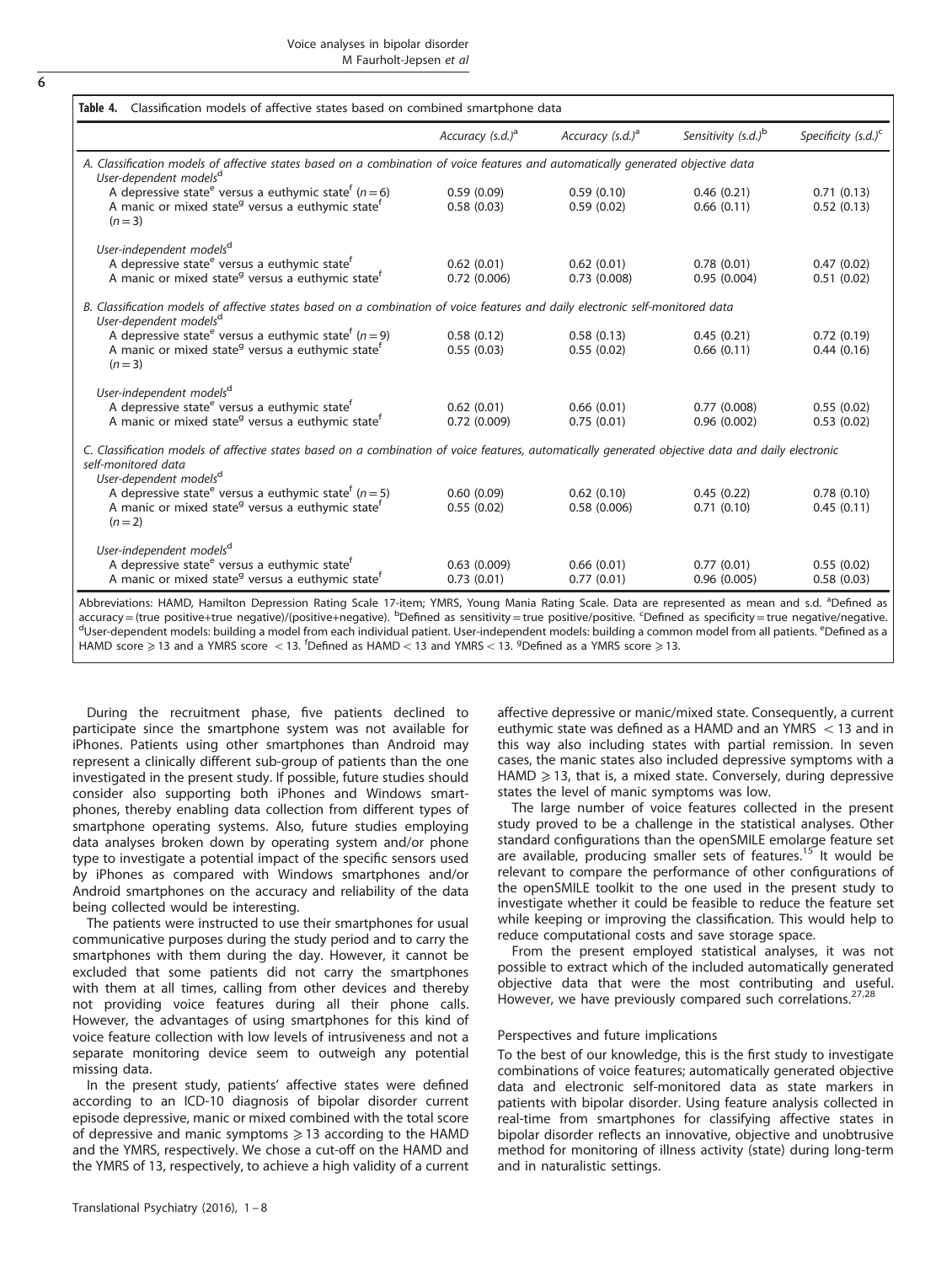<span id="page-6-0"></span>Mobile health (mHealth) uses portable and wireless devices in the delivery of mental health services, and aims to improve access to services and improve quality of care. mHealth services are foreseen to have significant impact on mental healthcare to sense, analyze and modify human behavior.<sup>38–[40](#page-7-0)</sup> Big data analysis on voice features and automatically generated objective data that otherwise would be difficult to detect and measure could be collected using smartphones.<sup>[41](#page-7-0)</sup> Big data represent large amounts of data that are generated fast, have great variety and are complex.[42](#page-7-0) Furthermore, big data provides opportunities for exploration, observation and hypothesis generation, and analyses may lead to detection of new markers of illness activity in bipolar disorder.<sup>43,[44](#page-7-0)</sup> Using smartphones to collect large amounts of data on personal behavioral aspects leads to possible issues on privacy, security, storage of data, safety, legal and cultural differences between nations that all should be considered, addressed and reported accordingly.[38,40,45](#page-7-0)–<sup>49</sup> Furthermore, employing statistical analyses on large data sets including large numbers of variables introduces an increased risk of false findings, and some of the explanatory variables may not be independent.<sup>[41,45,50](#page-7-0)</sup> Also, time varying confounding and exposure could be an issue, and future analyses should address and consider these issues.

# **CONCLUSIONS**

In patients with bipolar disorder, affective states were classified by sampling and analyzing voice features collected from smartphones used in real-time and naturalistic settings. The accuracy of classification of affective states based on voice features was in the range of 0.61–0.74, relying on both user-dependent and userindependent models. Combining voice features with automatically generated objective smartphone data on behavioral activities and electronic self-monitored data on illness activity increased the accuracy slightly. These results show that real-time collection and analysis of voice features from everyday phone calls may represent state markers in bipolar disorder and seem promising as a tool for continuous monitoring of illness activity and effect of treatment in patients with bipolar disorder.

#### CONFLICT OF INTEREST

MFJ has been a consultant for Eli Lilly and Lundbeck. MV has been a consultant for Eli Lilly, Lundbeck, Astra Zeneca and Servier. EMC has been a consultant for Eli Lilly, Astra Zeneca, Servier, Bristol-Myers Squibb, Lundbeck and Medilink. MF and JEB are founders and shareholders of Monsenso which provides the MONARCA system. LVK has within recent 3 years been a consultant for Lundbeck and Astra Zeneca. OW and JB have no conflict of interest.

#### ACKNOWLEDGMENTS

We would like to thank the patients for participating in the study and Rie Lambæk Mikkelsen, MD for recruiting patients for the study. The EU 7th Frame Program funded the MONARCA I studies together with the Mental Health Services, Copenhagen, Denmark, Trygfonden, the Gert Einar Joergensens foundation and the AP Moeller and the Hustru Chastine Mc-Kinney Moellers foundation for general purposes. The funders had no role in the trial design, data collection, analyses and preparation of the manuscript.

#### REFERENCES

- 1 Hamilton M. Development of a rating scale for primary depressive illness. Br J Soc Clin Psychol 1967; 6: 278–296.
- 2 Young RC, Biggs JT, Ziegler VE, Meyer DA. A rating scale for mania: reliability, validity and sensitivity. Br J Psychiatry 1978; 133: 429-435.
- 3 Singh I, Rose N. Biomarkers in psychiatry. Nature 2009; 460: 202–207.
- 4 Kapur S, Phillips AG, Insel TR. Why has it taken so long for biological psychiatry to develop clinical tests and what to do about it? Mol Psychiatry 2012; 17: 1174–1179.
- 5 Newman S, Mather VG. Analysis of spoken language of patients with affective disorders. Am J Psychiatry 1938; 94: 913–942.
- 6 Greden JF, Carroll BJ. Decrease in speech pause times with treatment of endogenous depression. Biol Psychiatry 1980; 15: 575–587.
- 7 Greden JF, Albala AA, Smokler IA, Gardner R, Carroll BJ. Speech pause time: a marker of psychomotor retardation among endogenous depressives. Biol Psychiatry 1981; 16: 851–859.
- 8 Renfordt E. Changes of speech activity in depressed patients under pharmacotherapy. Pharmacopsychiatry 1989; 22: 2–4.
- 9 Sobin C, Sackeim HA. Psychomotor symptoms of depression. Am J Psychiatry 1997; 154: 4–17.
- 10 Alpert M, Pouget ER, Silva RR. Reflections of depression in acoustic measures of the patient's speech. J Affect Disord 2001; 66: 59-69.
- 11 Moore E, Clements MA, Peifer JW, Weisser L. Critical analysis of the impact of glottal features in the classification of clinical depression in speech. IEEE Trans Biomed Eng 2008; 55: 96–107.
- 12 Mundt JC, Vogel AP, Feltner DE, Lenderking WR. Vocal acoustic biomarkers of depression severity and treatment response. Biol Psychiatry 2012; 72: 580–587.
- 13 Frye MA, Helleman G, McElroy SL, Altshuler LL, Black DO, Keck PE Jr et al. Correlates of treatment-emergent mania associated with antidepressant treatment in bipolar depression. Am J Psychiatry 2009; 166: 164-172.
- 14 Partila P, Voznak M, Tovarek J. Pattern recognition methods and features selection for speech emotion recognition system. Sci World J 2015; 2015: 573068.
- 15 Eyben F, Wöllmer M, Schuller B. openSMILe-The Munich Versatile and Fast OpenSource Audio Feature Extractor, Prooceedings of ACM Multimedia: Firenxe, Italy, 2010.
- 16 Vanello N, Guidi A, Gentili C, Werner S, Bertschy G, Valenza G et al. Speech analysis for mood state characterization in bipolar patients. Conf Proc Annu Int Conf IEEE Eng Med Biol Soc 2012; 2012: 2104–2107.
- 17 Karam ZN, Provost EM, Singh S, Montgomery J, Archer C, Harrington G et al. Ecologically valid long-term mood monitoring of individuals with bipolar disorder using speech. Proc IEEE Int Conf Acoust Speech Signal Process 2014; Article number 6854525: 4858–4862.
- 18 Muaremi A, Gravenhorst F, Grünerbl A, Arnrich B, Tröster G. Assessing bipolar episodes using speech cues derived from phone calls. International Symposium on Pervasive Computing Paradigms for Mental Health (MindCare), 2014, pp 103–114.
- 19 Grünerbl A, Muaremi A, Osmani V, Bahle G, Ohler S, Tröster G et al. Smartphonebased recognition of states and state changes in bipolar disorder patients. IEEE J Biomed Health Inform 2015; 19: 140–148.
- 20 Osmani V. Smartphones in mental health: detecting depressive and manic episodes. IEEE J Biomed Health Inform 2015; 14: 1536–1268.
- 21 Kupfer DJ, Weiss BL, Foster G, Detre TP, McPartland R. Psychomotor activity in affective states. Arch Gen Psychiatry 1974; 30: 765–768.
- 22 Kuhs H, Reschke D. Psychomotor activity in unipolar and bipolar depressive patients. Psychopathology 1992; 25: 109–116.
- 23 Faurholt-Jepsen M, Brage S, Vinberg M, Christensen EM, Knorr U, Jensen HM et al. Differences in psychomotor activity in patients suffering from unipolar and bipolar affective disorder in the remitted or mild/moderate depressive state. J Affect Disord 2012; 141: 457–463.
- 24 Faurholt-Jepsen M. State related differences in the level of psychomotor activity in patients with bipolar disorder- Continuous heart rate and movement monitoring. 2015;2015. Submitted.
- 25 Weinstock LM, Miller IW. Functional impairment as a predictor of short-term symptom course in bipolar I disorder. Bipolar Disord 2008; 10: 437–442.
- 26 Faurholt-Jepsen M, Frost M, Vinberg M, Christensen EM, Bardram JE, Kessing LV. Smartphone data as objective measures of bipolar disorder symptoms. Psychiatry Res 2014; 217: 124–127.
- 27 Faurholt-Jepsen M, Vinberg M, Frost M, Christensen EM, Bardram JE, Kessing LV. Smartphone data as an electronic biomarker of illness activity in bipolar disorder. Bipolar Disord 2015; 17: 715–728.
- 28 Faurholt-Jepsen M. Behavioral activities collected through smartphones and the association with illness activity in bipolar disorder. Int J Methods Psychiatr Res 2016; doi:10.1002/mpr.1502 (e-pub ahead of print).
- 29 Bardram J, Frost M, Szanto K, Margu G. The MONARCA self-assessment system: a persuasive personal monitoring system for bipolar patients. In: Proceedings of the 2nd ACM SIGHIT International Health Informatics Symposium (IHI '12) ACM, New York, NY, USA, 21-30. ACM New York, NY, USA, 2012, pp 21–30.
- 30 Faurholt-Jepsen M, Vinberg M, Christensen EM, Frost M, Bardram J, Kessing LV. Daily electronic self-monitoring of subjective and objective symptoms in bipolar disorder--the MONARCA trial protocol (MONitoring, treAtment and pRediCtion of bipolAr disorder episodes): a randomised controlled single-blind trial. BMJ Open 2013; 3: e003353.
- 31 Bardram JE, Frost M, Szánto K, Faurholt-Jepsen M, Vinberg M, Kessing LV Designing mobile health technology for bipolar disorder: a field trial of the monarca system. In: Proceedings of the SIGCHI Conference on Human Factors in Computing Systems. New York, NY, USA, 2013, pp 2627–36.